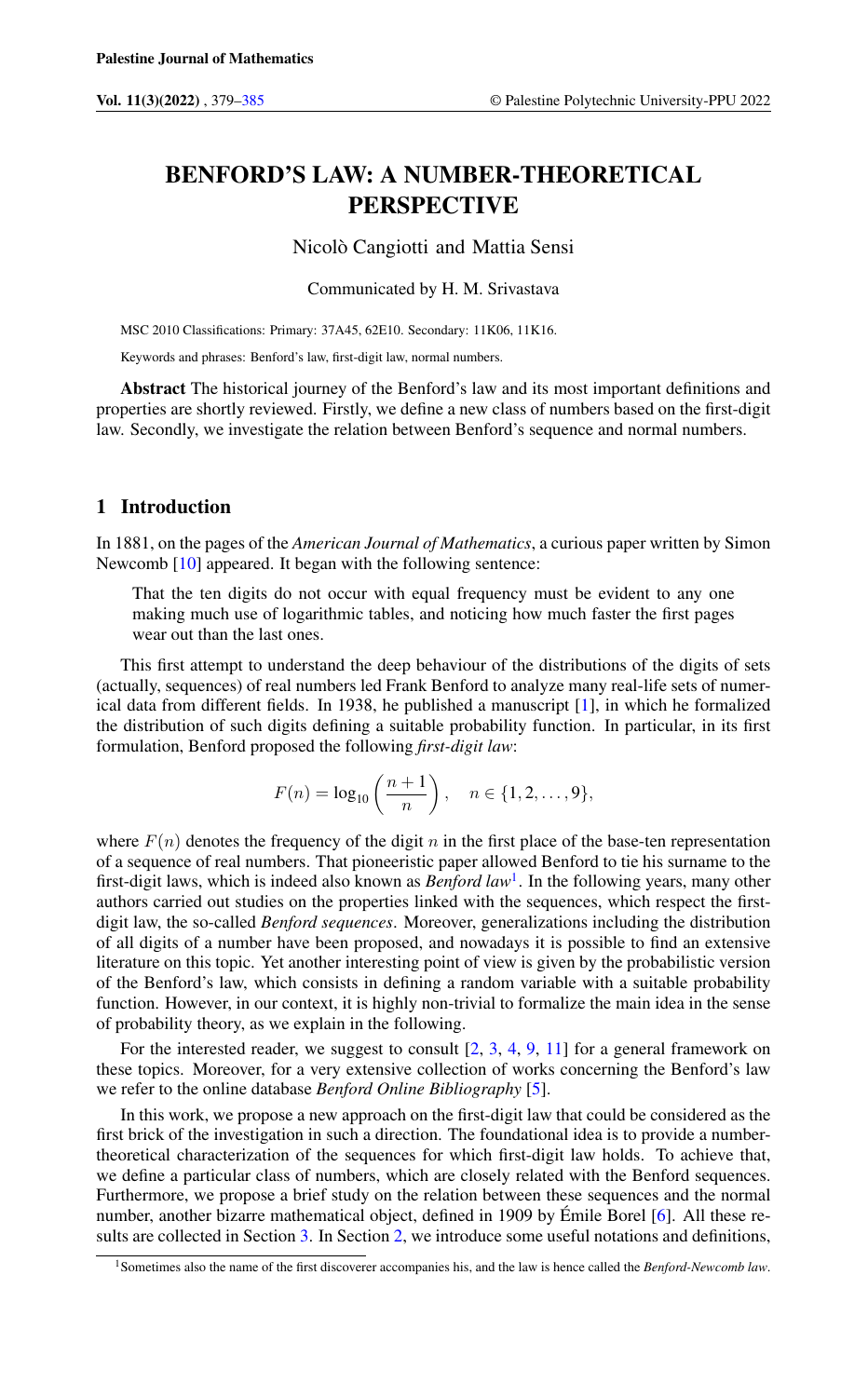and summarize some interesting results, which shall be used in the following. Section [4](#page-5-9) is devoted to take stock of what we have studied in this manuscript, and to provide some insights for future developments.

# <span id="page-1-0"></span>2 Definitions and basic properties

In the following, we recall some fundamental definitions and basic properties underlying the concept of Benford's law. The notations we shall adopt are the same used in [\[4\]](#page-5-5). In particular, we denote with  $N$  the set of positive integer numbers (i.e. natural numbers), with  $Z$  the set of integer numbers, and with  $\mathbb R$  the set of real numbers. A sequence of real numbers shall be denoted by (·), for instance the sequence of natural numbers is given by  $(n)$ , with  $n \in \mathbb{N}$ . The *integer part* and the *fractional part* of a real number  $\omega$  are denoted by  $|\omega|$  and  $\langle \omega \rangle$ , respectively. For the remainder of the paper, we use the base 10 (the same results can be recovered for the other bases by an easy adaptation). Hence, for ease of reading, we will not specify the base in the continuation of the work; for instance  $log_{10}(\cdot)$  will be simply denoted by  $log(\cdot)$ .

Firstly, we need to to formalize the notion of *significand* of a number (also known as *mantissa*).

<span id="page-1-3"></span>**Definition 2.1.** Let  $\omega \in \mathbb{R}^+$ , we call the *(decimal) significand of*  $\omega$  the unique number  $S(\omega) = s$ , such that  $s \in [1, 10)$  and  $\omega = 10^k s$  for some  $k \in \mathbb{Z}$ . Moreover, for  $\omega \in \mathbb{R}^-$ , we set  $S(-\omega) =$  $S(\omega)$ , and  $S(0) = 0$ .

**Definition 2.2.** The *first (decimal) significand of*  $\omega \in \mathbb{R}$ , denoted by  $D_1(\omega)$ , is the first (leftmost) digit of  $S(\omega)$ , where we consider by convention the terminating decimal representation if  $S(\omega)$  has two decimal representations (*e.g.*, between 0.999... and 1, we choose the latter). Analogously,  $D_2(\omega)$  is the second digit of  $S(\omega)$ , and so on.

**Example 2.3.** We have, for instance,  $S(2021) = S(0.2021) = S(202.1) = 2.021$ . Moreover, the first significand is  $D_1(2021) = D_1(0.2021) = D_1(202.1) = 2$  and also  $D_4(2021) = D_4(0.2021)$  $= D_4(202.1) = 1$ . We notice that  $D_i(2021) = 0$ , for every  $i \ge 5$ .

We are now ready to give the formal definition of *Benford sequence*, which generalizes the formula introduced by Benford to describe the first-digit law.

<span id="page-1-2"></span>**Definition 2.4.** A sequence of real numbers  $(\omega_n)$  is said to be a *Benford sequence* (*Benford* for short), if the following holds:

$$
\lim_{N \to \infty} \frac{\#\{1 \le n \le N : S(\omega_n) \le t\}}{N} = \log t,
$$

for every  $t \in [1, 10)$ .

**Example 2.5.** The sequences  $(2^n)$  and  $(3^n)$ , as well as the Fibonacci sequence, are Benford. Instead, the sequence of integer numbers  $(n)$  is not Benford. For these and many other examples, the interested reader can refer to [\[3\]](#page-5-4).

A very useful characterization of Benford sequences is given by the following statement.

<span id="page-1-1"></span>**Proposition 2.6.** A sequence  $(x_n)$  of real numbers is Benford if and only if

$$
\lim_{N \to \infty} \frac{\#\{1 \le n \le N : D_1(x_n) = d_1, D_2(x_n) = d_2, \dots, D_m(x_n) = d_m\}}{N} = \log \left(1 + \frac{1}{10^{m-1}d_1 + 10^{m-2}d_2 + \dots + d_m}\right),
$$

*for all*  $m \in \mathbb{N}$ *, all*  $d_1 \in \{1, ..., 9\}$ *, and all*  $d_j \in \{0, ..., 9\}$ *, with*  $2 \leq j \leq m$ *.* 

Remark 2.7. Sometimes (see, e.g., [\[3,](#page-5-4) Sect. 3]), Prop. [2.6](#page-1-1) is given directly as an equivalent definition of Def. [2.4.](#page-1-2)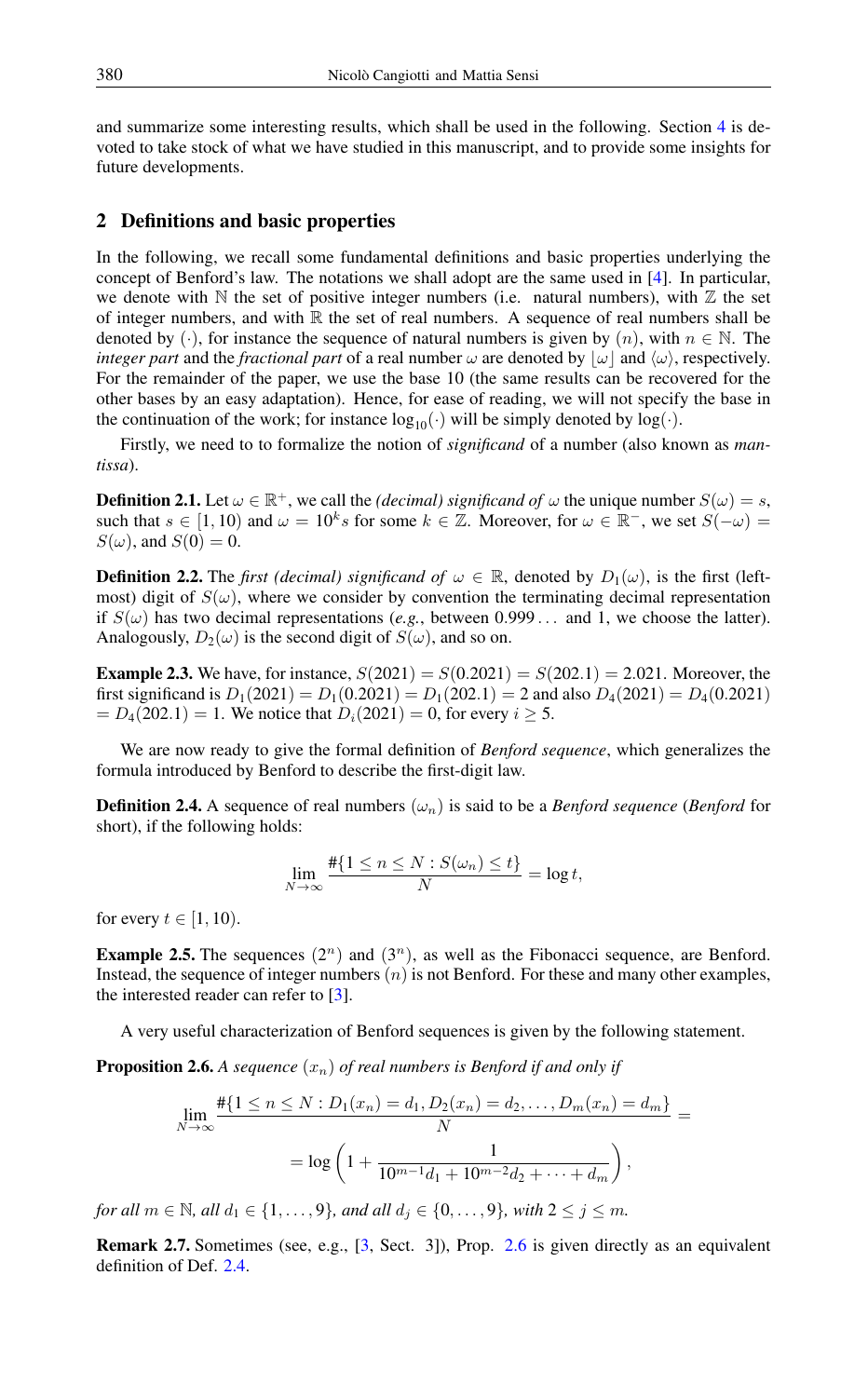<span id="page-2-2"></span>Remark 2.8. From Prop. [2.6](#page-1-1) we obtain immediately the well-known *first-digit law*, which we are going to use in the following sections. Indeed, for every Benford sequence of real numbers  $(x_n)$ , we have:

<span id="page-2-5"></span>
$$
\lim_{N \to \infty} \frac{\#\{1 \le n \le N : D_1(x_n) = d\}}{N} = \log\left(1 + \frac{1}{d}\right), \quad d \in \{1, \dots, 9\}.
$$
 (2.1)

We notice that satisfying the first-digit law does not imply that a sequence is necessarily Benford (we refer to [\[3\]](#page-5-4) for an elegant proof of this result).

<span id="page-2-1"></span>**Theorem 2.9.** A sequence of real numbers  $(x_n)$  is Benford if and only if the sequence  $(\log |x_n|)$  $=$   $(\log |x_1|, \log |x_2|, \log |x_3|, \ldots)$  *is uniformly distributed modulo 1.* 

**Remark 2.10.** Thanks to Thm. [2.9](#page-2-1) we can prove easily that the sequence  $(2^n)$  is Benford. In fact, the classical equidistribution theorem of Weyl [\[13\]](#page-6-1) states that a sequence  $(na) = (a, 2a, 3a, ...)$ is uniformly distributed mod 1 if and only if a is irrational. Thus, we notice that  $log(2^n)$  $n \log(2)$  and, since  $\log(2)$  is irrational, we can conclude.

#### <span id="page-2-0"></span>3 The number-theoretical approach

The following paragraphs are devoted to provide a new perspective on Benford sequences. Firstly, we construct a class of number strictly linked to the first-digit law. Then we study the relation between Benford's sequences and normal number.

#### 3.1 The class of fd-numbers

Number theory represents a useful tool in the studies of Benford sequences. The first step in this direction is to understand how it is possible to formalize a number-theoretical concept that coincides with Benford's structure.

For ease of notation, we introduce a new object, based on Def. [2.1](#page-1-3) in Sect. [2.](#page-1-0)

**Definition 3.1.** Let  $\omega$  be a real number. The *(decimal) full fractional representation* of  $\omega$  is given by

<span id="page-2-4"></span>
$$
R(\omega) = 10^{-1} S(\omega).
$$

**Example 3.2.** We have, for instance,  $R(2021) = R(0.2021) = R(202.1) = 0.2021$ .

We now introduce a new class of real numbers, deeply intertwined with the first-digit law.

**Definition 3.3.** A real number  $\omega$  is a *first-digit number* (concisely, in the rest of the manuscript, a *fd-number*) if and only if the sequence

$$
(\mathcal{R}_n(\omega)) := (\langle R(\omega) \cdot 10^{n-1} \rangle)
$$
\n(3.1)

respects the first-digit law. The set of all fd-numbers shall be denoted by fd.

<span id="page-2-3"></span>Example 3.4. We provide now a construction of a fd-number. Let us take the Benford sequence  $(2<sup>n</sup>)$ , and let us consider the number constructed by taking the first-digits of each number of the sequence and concatenated them, namely

$$
\omega=248136125124\ldots
$$

Its full fractional representation is given by

$$
R(\omega) = 0.248136125124\dots
$$

It is not difficult to verify that the sequence  $(\mathcal{R}_n(\omega))$  satisfies the first-digit law.

**Theorem 3.5.** Let  $(x_n)$  be a sequence for which the first-digit law holds. Then the real number  $\omega$ *, constructed by concatenating all the leading digits of*  $(x_n)$ *, is a fd-number.*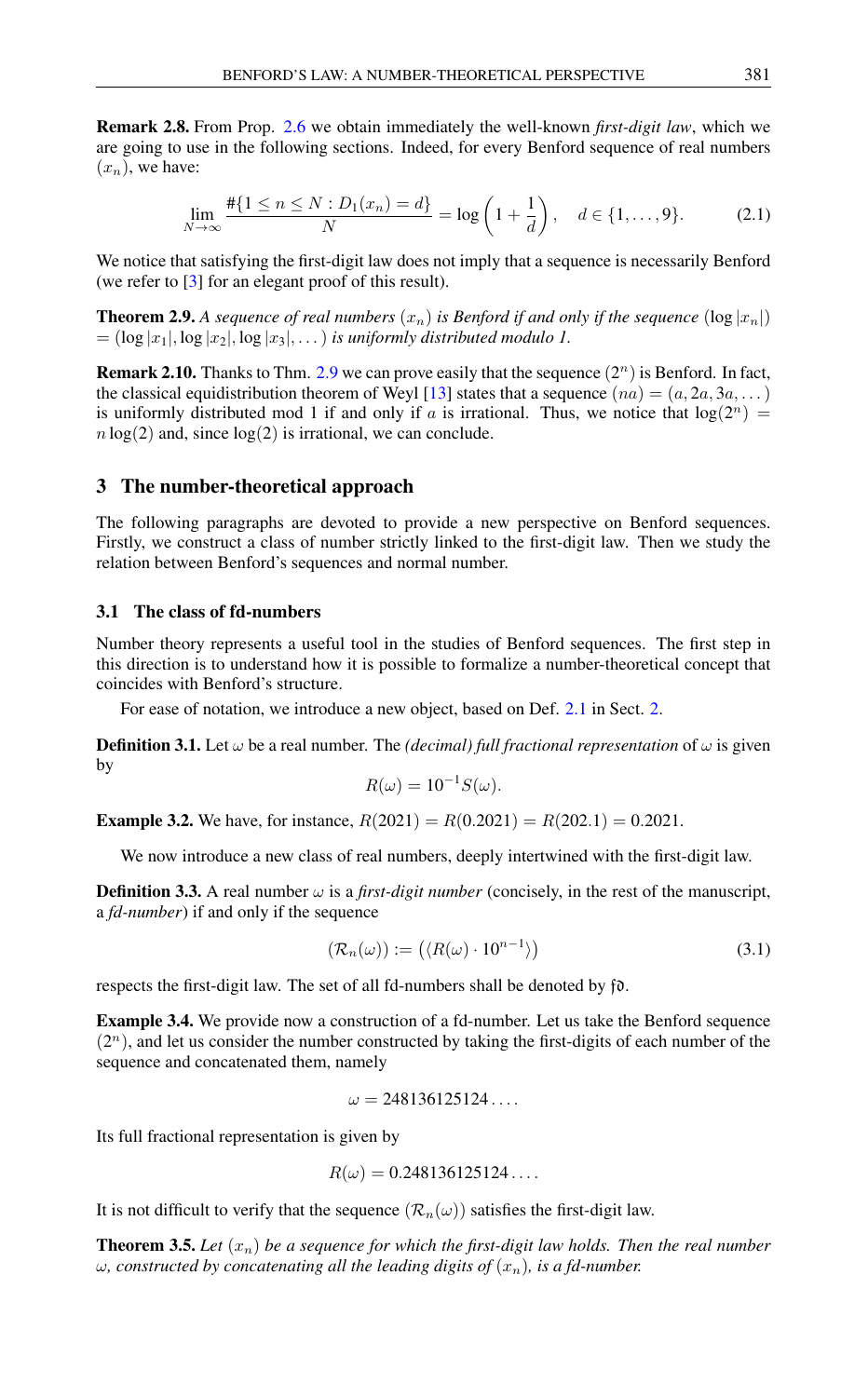*Proof.* By Rmk. [2.8,](#page-2-2) we know that a sequence  $(x_n)$  respect the first-digit law if

$$
\lim_{N \to \infty} \frac{\#\{1 \le n \le N : D_1(x_n) = d\}}{N} = \log\left(1 + \frac{1}{d}\right).
$$

Let  $\omega$  be the number constructed by concatenating all the leading digits of  $(x_n)$ . Thus, by considering  $(\mathcal{R}_n(\omega))$ , we obtain immediately

$$
\lim_{N \to \infty} \frac{\#\{1 \le n \le N : D_1(\mathcal{R}_n(w)) = d\}}{N} = \lim_{N \to \infty} \frac{\#\{1 \le n \le N : D_1(x_n) = d\}}{N} = \log \left(1 + \frac{1}{d}\right).
$$

<span id="page-3-1"></span>Remark 3.6. We notice that, given a fd-number, it is easy to construct other fd-numbers using the first one as model. For example, one can consider the number ω of Ex. [3.4](#page-2-3) and insert a *zero* between every two consecutive digits:

$$
\nu=204080103060102050102040...,
$$

obtaining again a fd-number.

**Remark 3.7.** An equivalent way to define fd-numbers is the following. A real number  $\omega$  is a first-digit number if and only if the sequence:

$$
\left(\widetilde{\mathcal{R}}_n(\omega)\right) := \left(R\left(\mathcal{R}_n(\omega)\right)\right) \tag{3.2}
$$

<span id="page-3-0"></span> $\Box$ 

respects the first-digit law. The two sequences  $(3.1)$  and  $(3.2)$  are usually the same, but not always. In fact, let us take, for instance, the number  $\nu$  of Rmk. [3.6.](#page-3-1) We immediately obtain:

$$
(\mathcal{R}_n(\omega)) = (0.204080..., 0.040801..., 0.408010,..., 0.080103..., \cdots);
$$
  

$$
(\widetilde{\mathcal{R}}_n(\omega)) = (0.204080..., 0.408010..., 0.408010,..., 0.801030..., \cdots).
$$

It is not difficult to verify the equivalence of these two definitions.

As we mentioned in the introduction, constructing a probabilistic space for fd-numbers is a non-trivial issue. In fact, the count of the *zeros* in the construction of a suitable probability function requires (and prompts) further reflection.

One may proceed as follows. We denote the set of base-10 digits by  $\mathfrak{N} := \{0, \ldots, 9\}$ . Given a real number  $\omega \in \mathbb{R}$ , we denote the string of digits in its decimal expansion by  $[\omega]$ , indexed by the inverse of correspondent exponent of 10 in its 10-representation, namely

<span id="page-3-3"></span>
$$
\sum_{i=k}^{\infty} s_i 10^{-i} = [s_k, s_{k+1}, \dots].
$$

We recall now the definition of *Borel number*, as it was introduced in [\[7\]](#page-5-10).

<span id="page-3-2"></span>**Definition 3.8.** We say that  $\omega \in \mathbb{R}$  is a *Borel number* if for every  $n \in \mathbb{N} \setminus \{0\}$  and every string  $[s_1, \ldots, s_n] \in \mathfrak{N}^n,$  the following limit

$$
\lim_{m \to \infty} \frac{|\{[b_k, \dots, b_{k+n-1}] \subset [\omega] : [b_k, \dots, b_{k+n-1}] = [s_1, \dots, s_n]\}_{1 \le k \le m-n+1}|}{m}
$$
(3.3)

exists. When it exists, we denote it by  $\mathbb{P}([s_1, \ldots, s_n]).$ 

In the same spirit of Def. [3.8,](#page-3-2) we simply denote by  $\lfloor s \rfloor$  the event that a generic digit in the decimal representation of  $\omega$  is equal to [s]. Unfortunately, Def. [3.8](#page-3-2) should be amended to omit the *zeros* from the count. Thus, we denote by  $[\omega]_0$  the string of digits in the decimal expansion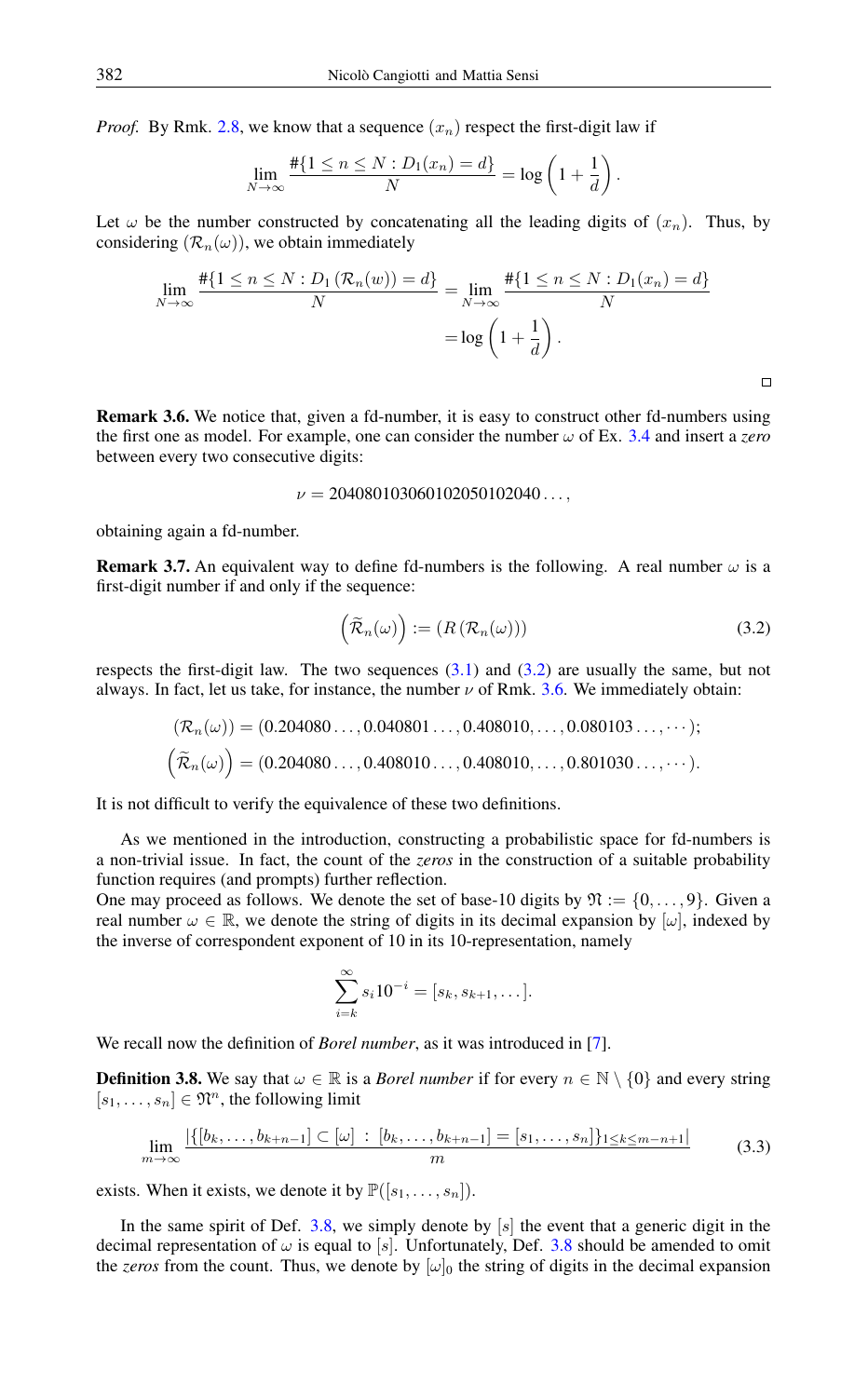of  $\omega \in \mathbb{R}$  in which we have removed the *zeros*. Thanks to this new construction, we can define a new probability by the following limit:

$$
\lim_{m \to \infty} \frac{|\{[b_k, \ldots, b_{k+n-1}] \subset [\omega]_0 : [b_k, \ldots, b_{k+n-1}] = [s_1, \ldots, s_n]\}_{1 \leq k \leq m-n+1}|}{m}.
$$

when it exists or every  $n \in \mathbb{N} \setminus \{0\}$  and every string  $[s_1, \ldots, s_n] \in \mathfrak{N}_0^n$ , with  $\mathfrak{N}_0 := \mathfrak{N} \setminus \{0\}$ . We shall denote it by  $\mathbb{P}([s_1, \ldots, s_n]).$ 

Example 3.9. Let us consider the following real number

$$
\omega=0.10203040506070809.
$$

Thus we have:

$$
[\omega] = [0, 1, 0, 2, 0, 3, 0, 4, 0, 5, 0, 6, 0, 7, 0, 8, 0, 9];
$$
  

$$
[\omega]_0 = [1, 2, 3, 4, 5, 6, 7, 8, 9].
$$

Remark 3.10. We notice that existence of limit [\(3.3\)](#page-3-3) is not guaranteed as explained in [\[7,](#page-5-10) Rmk. 2.4].

In this new framework, it is possible to give the definition of fd-numbers as follows.

<span id="page-4-0"></span>**Definition 3.11.** A Borel number  $\omega$  is said to be a *fd-number* if the equality

$$
\hat{\mathbb{P}}([s]) = \log\left(1 + \frac{1}{s}\right)
$$

holds for any  $s \in \mathfrak{N}_0$ .

This probabilistic construction, strongly related to Def. [3.8,](#page-3-2) could be used to build a class of numbers starting from the more general Benford law. However, one would consider a very small class of numbers with no *zeros* in their decimal expansion, to generalize Def. [3.11](#page-4-0) in the most natural way. A more "inclusive" probabilistic interpretation represents a stimulating challenge that could be tackled in the near future.

Remark 3.12. Ergodic theory can be used to show that specific sequences are Benford. In [\[8,](#page-5-11) Ex. 6.2.2], the author shows that the first digits sequence

$$
\{1,2,4,8,1,3,\dots\},\
$$

obtained by considering only the first digit of each number in the sequence

<span id="page-4-1"></span>
$$
\{2^n \mid n \ge 0\},\tag{3.4}
$$

satisfies condition [\(2.1\)](#page-2-5). For each  $k = 1, 2, ..., 9$  we can define an interval  $J_k := [\log k, \log(k +$  $(1)$ )  $\subset$  [0, 1). The result is obtained by exploiting the unique ergodicity of a specific irrational rotation,  $T_{\theta}$  with  $\theta = \log 2$ , on [0, 1).

This approach can clearly be generalized to show that any sequence obtained by taking the first digits of  $\{k^n \mid n \ge 0\}$ , for any  $k \in \mathbb{N} \setminus \{10^m \mid m = 0, 1, \ldots\}$ , is actually Benford; the correct irrational rotation is the one with  $\theta = \log k$ .

Moreover, the procedure can be generalized to obtain a result related to Prop. [2.6.](#page-1-1) We show a sketch of the procedure for the sequence  $(3.4)$ . We want to quantify the frequency of numbers whose first digit is  $d_1$ , second digit is  $d_2$ , ..., m-th digit is  $d_m$ . A power of  $2^n$  satisfies this requirement if, for some  $r \in \mathbb{N}$ ,

$$
d_1 10^r + d_2 10^{r-1} + \dots + d_m 10^{r-m+1} \le 2^n < d_1 10^r + d_2 10^{r-1} + \dots + (d_m + 1) 10^{r-m+1}.
$$

We take the log of the inequality, and we factor out  $10^{r-m+1}$ . Then, the size of the interval we are considering is

$$
\log\left(\frac{10^{r-m+1}(d_110^{m-1}+d_210^{m-2}+\cdots+d_m+1)}{10^{r-m+1}(d_110^{m-1}+d_210^{m-2}+\cdots+d_m)}\right)=\log\left(1+\frac{1}{d_110^{m-1}+d_210^{m-2}+\cdots+d_m}\right),
$$

which is precisely the desired formula. The same application of the Ergodic Theorem used in [\[8,](#page-5-11) Ex. 6.2.2] allows us to conclude.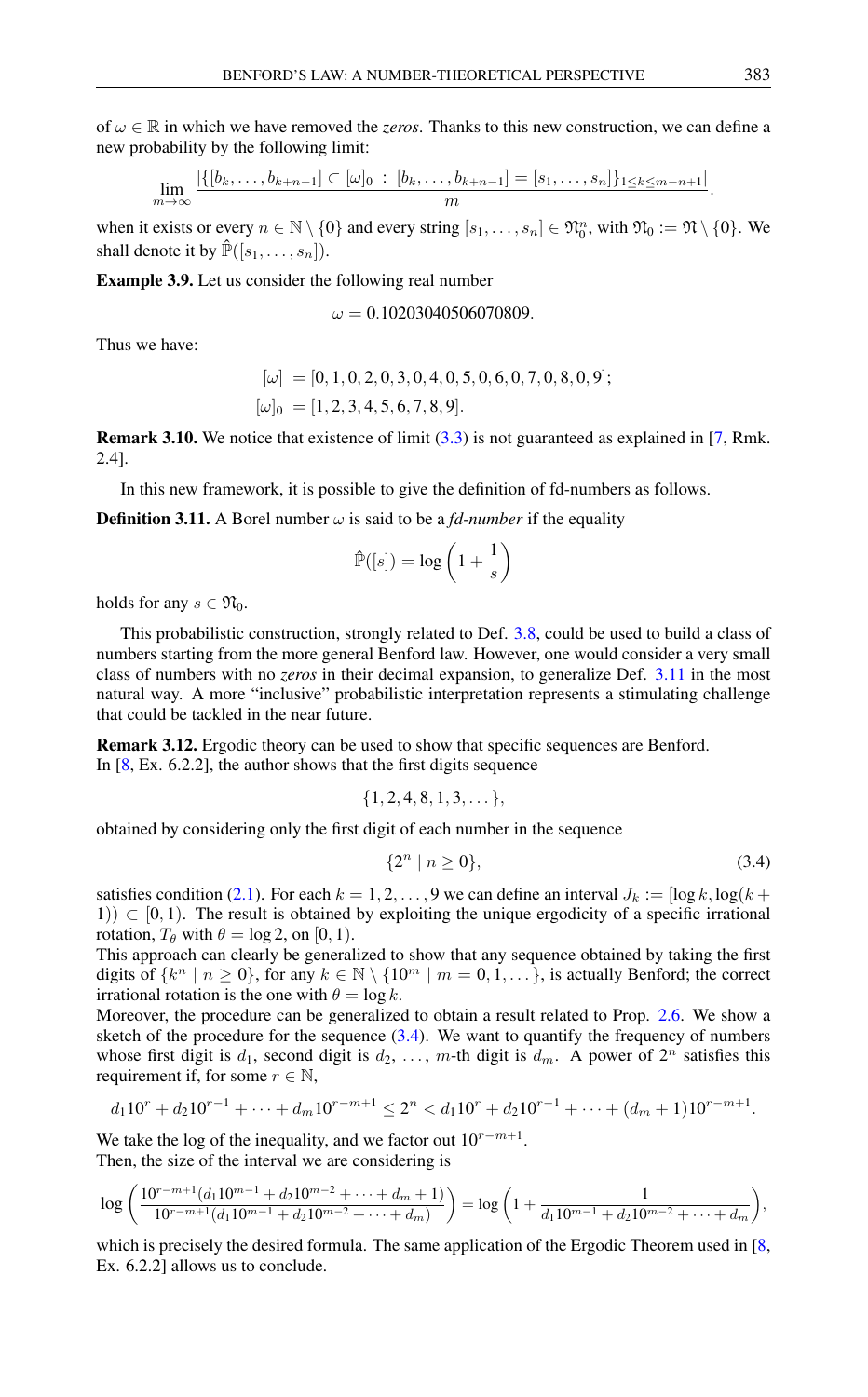# 3.2 Relation with normal numbers

A real number is called *normal* (in its base-ten representation) if every finite sequence of digits is uniformly distributed. In this brief subsection, we present an interesting link between this particular class of numbers and the Benford sequences, which represents a starting point for the an investigation in such a direction.

Firstly, it seems appropriate to point out the connection between normal number and sequences which are uniformly distributed modulo 1 (see, e.g,  $[12, Thm. 8.15]$  $[12, Thm. 8.15]$ ), as we do in the next theorem.

<span id="page-5-12"></span>**Theorem 3.13.** A real number  $\omega$  is normal to base 10 if and only if the sequence  $(10^{n-1}\omega)$  =  $(\omega, 10\omega, 10^2\omega, \dots)$  *is uniformly distributed modulo* 1.

**Lemma 3.14.** The sequence  $(x_n) = \left(10^{10^{n-1}\omega}\right)$  is Benford if and only if  $\omega$  is 10-normal.

*Proof.* From Thm. [2.9,](#page-2-1) we have that  $(x_n)$  is Benford if and only if  $(\log |x_n|)$  is uniformly distributed modulo 1. Thus, we immediately obtain that  $(10<sup>n</sup> \omega)$  has to be uniformly distributed modulo 1 and, by Thm. [3.13,](#page-5-12) this last requirement holds if and only if  $\omega$  is 10-normal.  $\Box$ 

<span id="page-5-13"></span>Remark 3.15. Since almost all real number are normal, we have that almost all sequences of the form  $(10^{10^{n-1}\omega})$  are Benford.

Remark 3.16. It is important to highlight that no fd-number is also a normal number (this is trivial to check). Thus, for the same reason as in Rmk.  $3.15$ , the class of fd-numbers is smaller than the class of normal numbers.

# <span id="page-5-9"></span>4 Conclusions

In this paper, we have presented a number-theoretical approach to the study of Benford's law. In particular, we analyze three possible direction of investigation. The first is based on the definition of a new class of numbers, the fd-numbers, which are based on the classical first digit law. Then, we deepened the relation between Benford sequences and normal numbers. Finally, we give an interesting insight related to the ergodic theory, which may lead to fascinating development.

The work contained on this paper inspires many other issues, such as the properties of fdnumbers or additional links between Benford's sequences and particular classes of number (as in the case of normal numbers). We leave these, and other promising leads on Benford's law and number theory, as outlook for future research.

Acknowledgments. The authors would like to thank Marco Capolli and Daniele Taufer for the fruitful exchanges during the writing of this paper.

### <span id="page-5-0"></span>References

- <span id="page-5-2"></span>[1] F. Benford. The law of anomalous numbers. *Proceedings of the American Philosophical Society*, 78(4):551–572, 1938.
- <span id="page-5-3"></span>[2] A. Berger and T. P. Hill. Benford's law strikes back: No simple explanation in sight for mathematical gem. *The Mathematical Intelligencer*, 33:85–91, 2011.
- <span id="page-5-4"></span>[3] A. Berger and T. P. Hill. *An Introduction to Benford's Law*. Princeton University Press, 2015.
- <span id="page-5-5"></span>[4] A. Berger and T. P. Hill. The mathematics of Benford's law: a primer. *Stat. Methods Appl.*, 2020.
- <span id="page-5-7"></span>[5] A. Berger, T. P. Hill, and E. E. Rogers. Benford online bibliography.
- <span id="page-5-8"></span>[6] M. É. Borel. Les probabilités dénombrables et leurs applications arithméti- ques. *Rendiconti del Circolo Mat. di Palermo*, 27(1):247–271, 1909.
- <span id="page-5-10"></span>[7] N. Cangiotti and D. Taufer. Normal and pseudonormal numbers, 2021.
- <span id="page-5-11"></span>[8] K. Dajani. Introduction to ergodic theory and its applications to number theory, 2014.
- <span id="page-5-6"></span>[9] S. Miller. *Benford's Law: Theory and Applications*. Princeton University Press, 2015.
- <span id="page-5-1"></span>[10] S. Newcomb. Note on the frequency of use of the different digits in natural numbers. *American Journal of Mathematics*, 4(1):39–40, 1881.